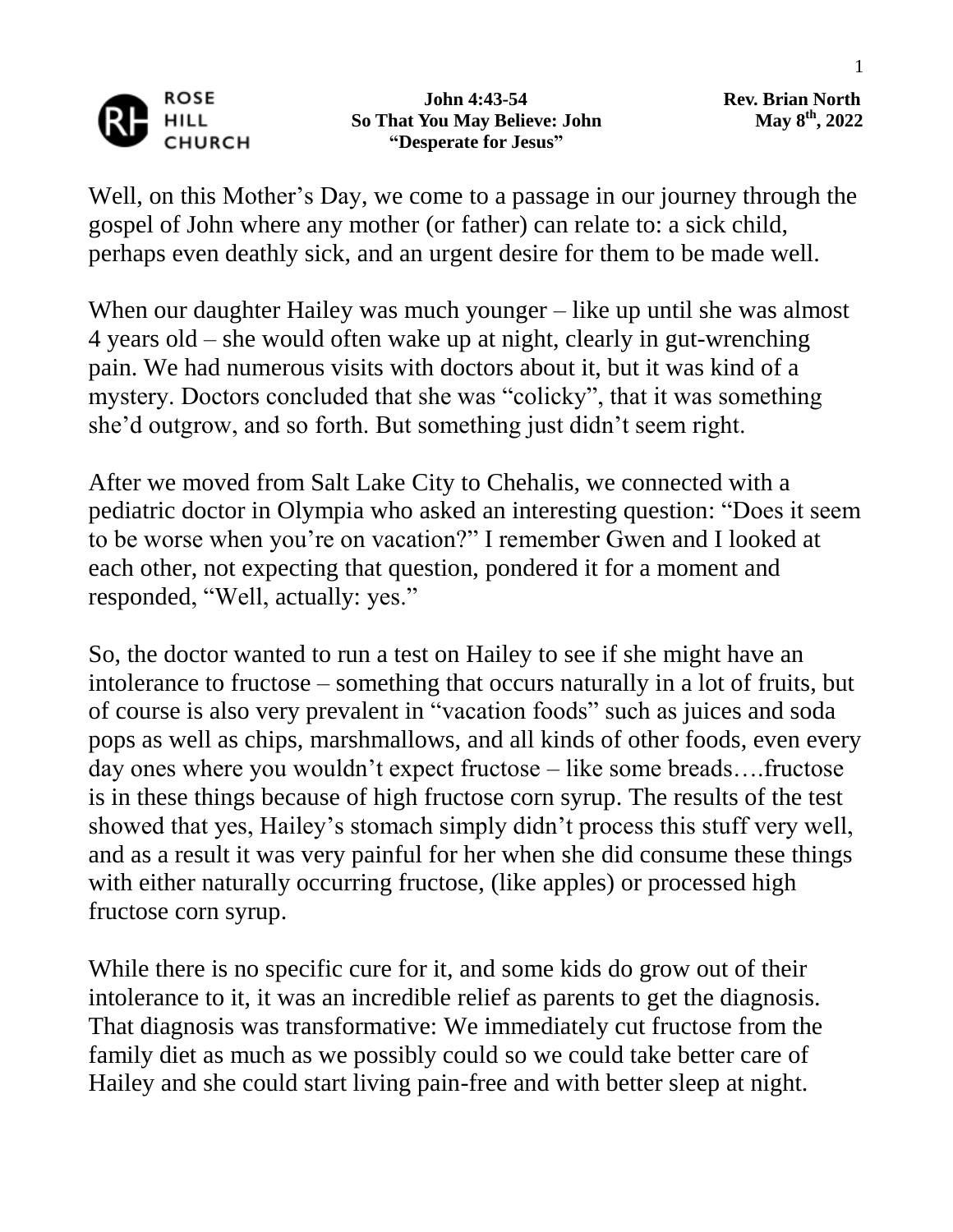And I'll tell you, in some of those nights before the diagnosis, when she was particularly young and was just crying out in obvious pain in the middle of the night, and we'd go in to her bedroom to hold her and try to comfort her and she'd just be as stiff as a board because she was racked with pain…in those moments as a parent you'd do anything to make your child well. Many of you know exactly what I'm talking about, and in some cases, you've dealt with a lot more severe issues than what Hailey's diagnosis ended up being…but before the diagnosis when you're in the midst of it in the middle of the night and you don't know why this is happening, it's kind of scary. We found ourselves frequently crying out in desperation wanting her to be healed.

Today we're reading about a man who came to Jesus who was in that very same kind of spot. In fact, his child – a son, in this instance – is in even worse condition, what appears to be life-threatening. And the father comes to Jesus out of desperation, but in faith – and it's a faith that grows. Let's turn to John 4:43, as we pick up in the gospel of John there and read through verse 54. **(John 4:43-54)**

So, after going through Samaria, where he spent a couple days teaching and ministering to the people of the town near the well where he had that conversation with a woman, he goes on through to the region of Galilee, where he was headed all along. This is north of Jerusalem, a few days' walk by foot.

While in the town of Cana, which is where he had earlier been and turned the water into wine at a wedding banquet, he is approached by a government official. **Much as Jesus' conversation at the well with the Samaritan woman was a culturally boundary-pushing thing to do, this has similar issues.** This guy works for the occupying government. He could have been a Roman citizen living there in Israel, or he could have been an Israelite who was working for the Roman government – kind of like Russell Wilson going to play for the Broncos…but even more if he had gone to play for the Patriots or the 49ers. Either way, from the Israelite Jewish perspective, he's working for "the bad guys."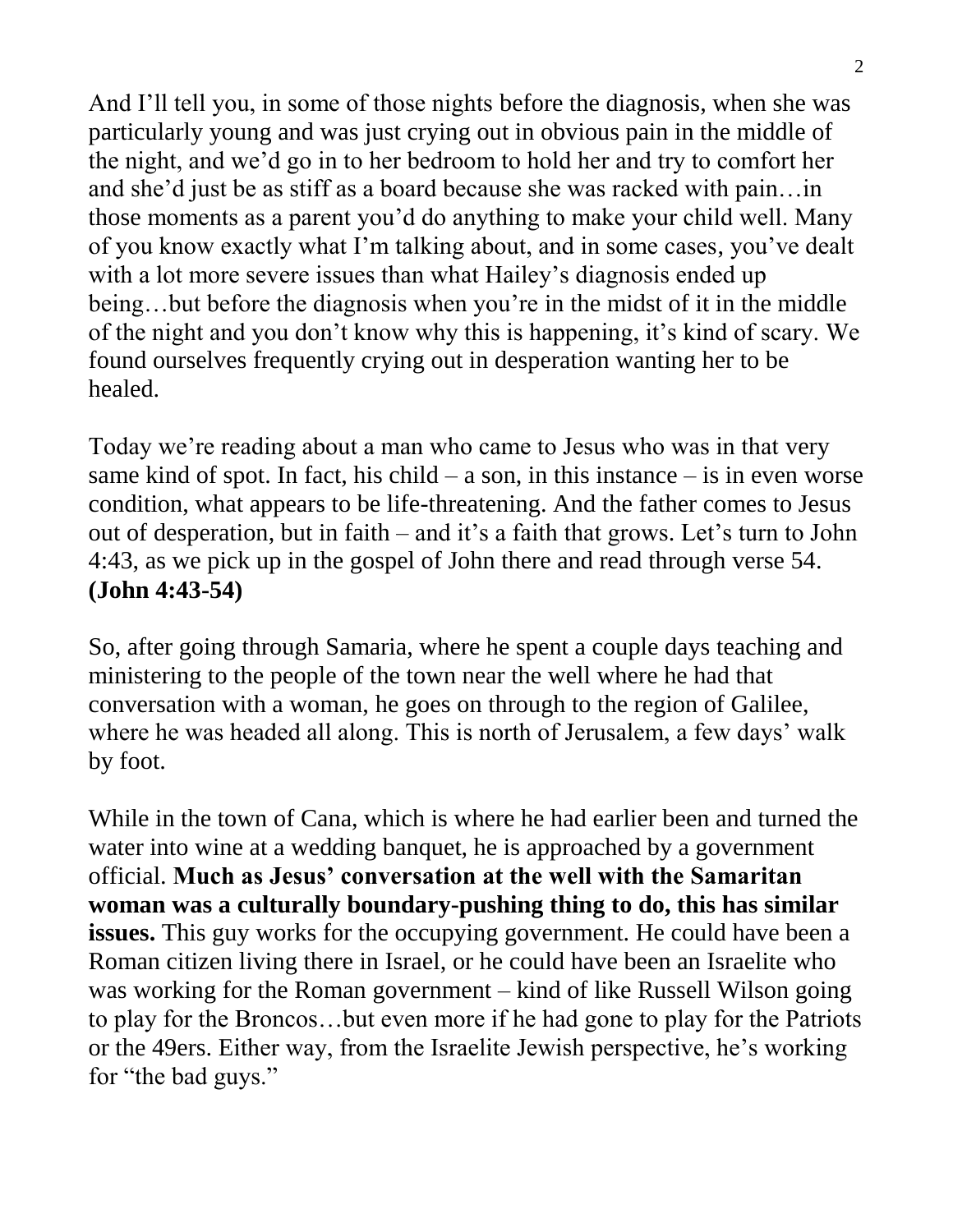And: **This guy is desperate for Jesus to help him out.** Specifically, he's desperate for Jesus to heal his son. He's travelled a way from Capernaum to get to Cana – typically, in their day, it would have been a journey that required an overnight stay along the way. And in fact, we see that when he meets some of his servants on the way back, it's clear that their meeting is on the second day of his journey back, as they report that the boy had been healed the day before at about 1:00, which was at the same time he'd been talking to Jesus. So, this guy has gone to great length to come to Jesus. It's the beginning of a step of faith, and then Jesus draws him further along in this conversation.

Jesus' initial response is about signs and wonders – that this is all people really want to see. This is not the only time we've seen this already here in John. For instance, earlier in John 2:18, the people want a sign of Jesus' authority to do what he's doing. They want to see something magnificent, something astounding. This guy has genuine motivations, however. But maybe the crowd didn't so much. Maybe there was a response there that Jesus picked up on that they just want to see signs and wonders. I say that because verse 48 reads, **"Jesus said to him, 'Unless you all (plural) see signs and wonders, you all (plural) will not believe'" (John 4:48).** So, Jesus is speaking to him, but at the same time speaking to anyone else there who can hear him, and seems to be addressing their motives.

But the man persists, taking a further step of faith. He again invites Jesus to come to his son before he dies. And then Jesus simply tells him to go on home, and that his son will live. So, he's come to Jesus as a step of faith, like a prayer request where his attitude is "I'll do anything if you'll heal him." Ever said anything like that to Jesus? "Jesus if you do this thing, I'll believe more than I ever have…Get me this job and I'll tithe 10%; help me pass this test and I'll go on that mission trip…" That's the kind of place where this guy is. But he's shown perseverance in this, and now he takes another step of faith as Jesus doesn't do exactly what he wants, but the guy does what Jesus tells him to do anyway. The guy wanted Jesus to come to his town, and Jesus doesn't do that. He simply tells the guy that his son is healed or will be healed by the time he gets home, while Jesus stays where he is.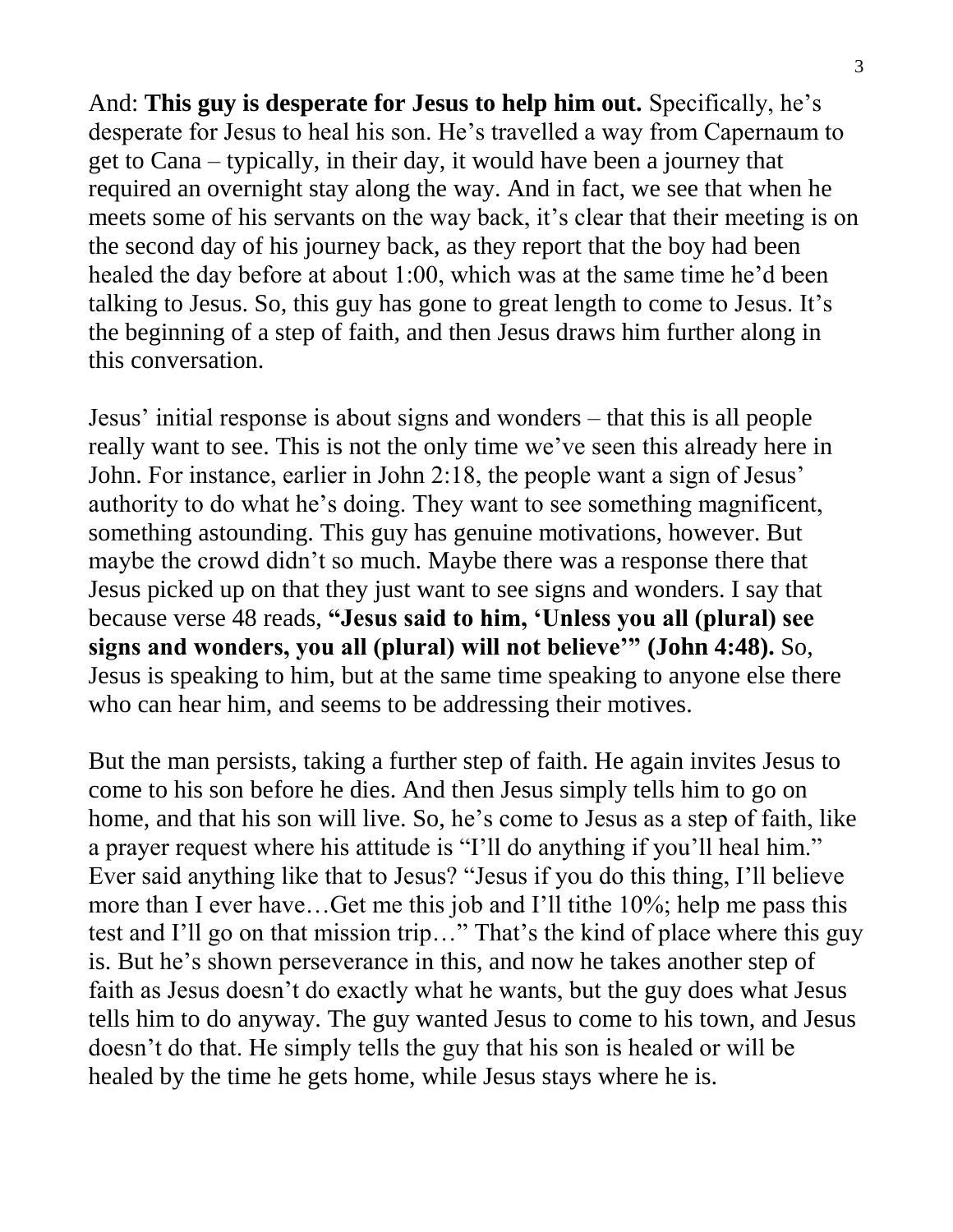And so, the guy takes still another step of faith, trusting that it is as Jesus says it is, and off he goes. You see: **Sometimes Jesus works in ways that we don't fully "get" or understand, and we have to step out in faith and trust.** And sure enough, Jesus shows himself to be trustworthy, and the guy finds out that his son is healed, and it happened just as he was talking with Jesus.

Then, John reports that this guy and his whole household believed because of what they saw. John wraps it up by telling us that this was the second of Jesus' signs, with the first being the turning of water to wine at the wedding earlier on in John 2. After the first one, John tells us that his disciples then believed in him. Now, as a result of this one, we find that this man and his whole household believed. And you may recall from the last couple of Sundays that a significant chunk of a village believed in Jesus – and in that situation it wasn't because of any miraculous signs, but because of Jesus' teaching, because of his words.

**So, John is emphasizing the role of belief, or faith, in Jesus.** He wants us to see that people believed in Jesus right from the get-go, and he wants to share why they believed in him, so that we might also believe in Jesus. Belief in Jesus matters, and John writes this gospel account so we'd come to that realization. That's his desired outcome.

And what we see here is that: There needs to be some kind of recognition of the need for Jesus in a person's life. We especially see that here with this man. He came to Jesus desperate for Jesus to move powerfully in his life, or more specifically, in his son's life. Like any parent who's child is sick, he's willing to do whatever it takes – even take a round-trip three or four day journey on foot to see Jesus so that his son might be healed.

**I wonder if we are that desperate for Jesus and that willing to trust in him?** Do we see the healing that we need, and that Jesus offers? Do we recognize the depth of our brokenness and our frailty and come to Jesus for healing? Do we recognize how our sin – from sexual immorality as we saw with the woman at the well to laziness in our faith because we're so darn comfortable here on the Eastside – do we see how much it separates us from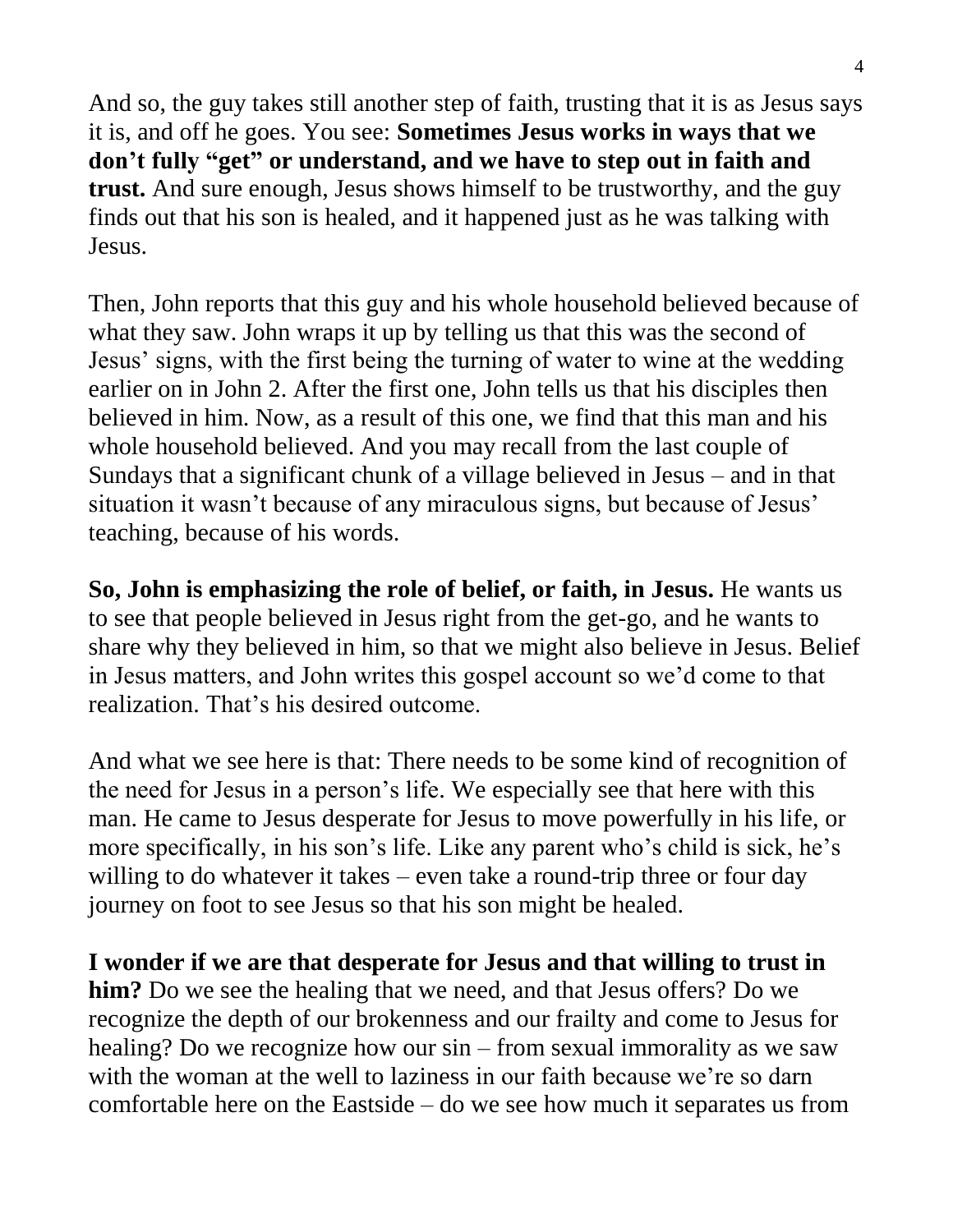Jesus, and are we desperate for Jesus to bring healing there, and change our hearts to be in tune with his Word, his will, and his way? And what about if Jesus doesn't work the way we thought he would, or wanted him to? What if rather than him going somewhere with us, he simply sends us out, telling us that all will be ok? That's what he does with this government official. Will we trust him? Is our faith big enough to go where he sends us?

This last Monday evening our dog, Waverly, started barking like crazy as she looked out the living room window. It's a regular occurrence – she's a serious alarm dog and warns us anytime someone walks by our house…like little old ladies taking their toy poodles or their grandkids for walks. Our dog apparently thinks they're a threat to our very existence and lets the whole world know.

Anyway, our dog was going nuts at the window and I looked out to see what had her attention, and sure enough, there was a serious threat and I'm so glad she let us know about it: A mama duck was walking up the sidewalk with 7 babies in tow. Here's a **picture:**



Total menace to society, right? Well, to make a long story short, first Gwen, and then I got roped in as well…we ended up following the ducks. Because they were clearly not where they belonged. And it became clear that they wanted to get to the other side of 405. The duck kept trying to go under a chain-link fence, with 405 on the other side. There are a few water sources on the other side of 405. But the mama duck did not know that she could not cross 405. Fortunately, there is a bridge that is a foot bridge and emergency service vehicle bridge – it crosses  $405$  at NE  $100<sup>th</sup>$  St. And on the east side of 405 is Forbes lake, that's almost next to our church here, and another little pond a few blocks further north.

So, this mama duck was desperate to get her babies to water. It was clear. And yet, she had no idea how to get where she needed to be. How she ever got on our side of the freeway is kind of a mystery to begin with. So, like a sheepdog ushering sheep in a certain direction, Gwen and I carefully ushered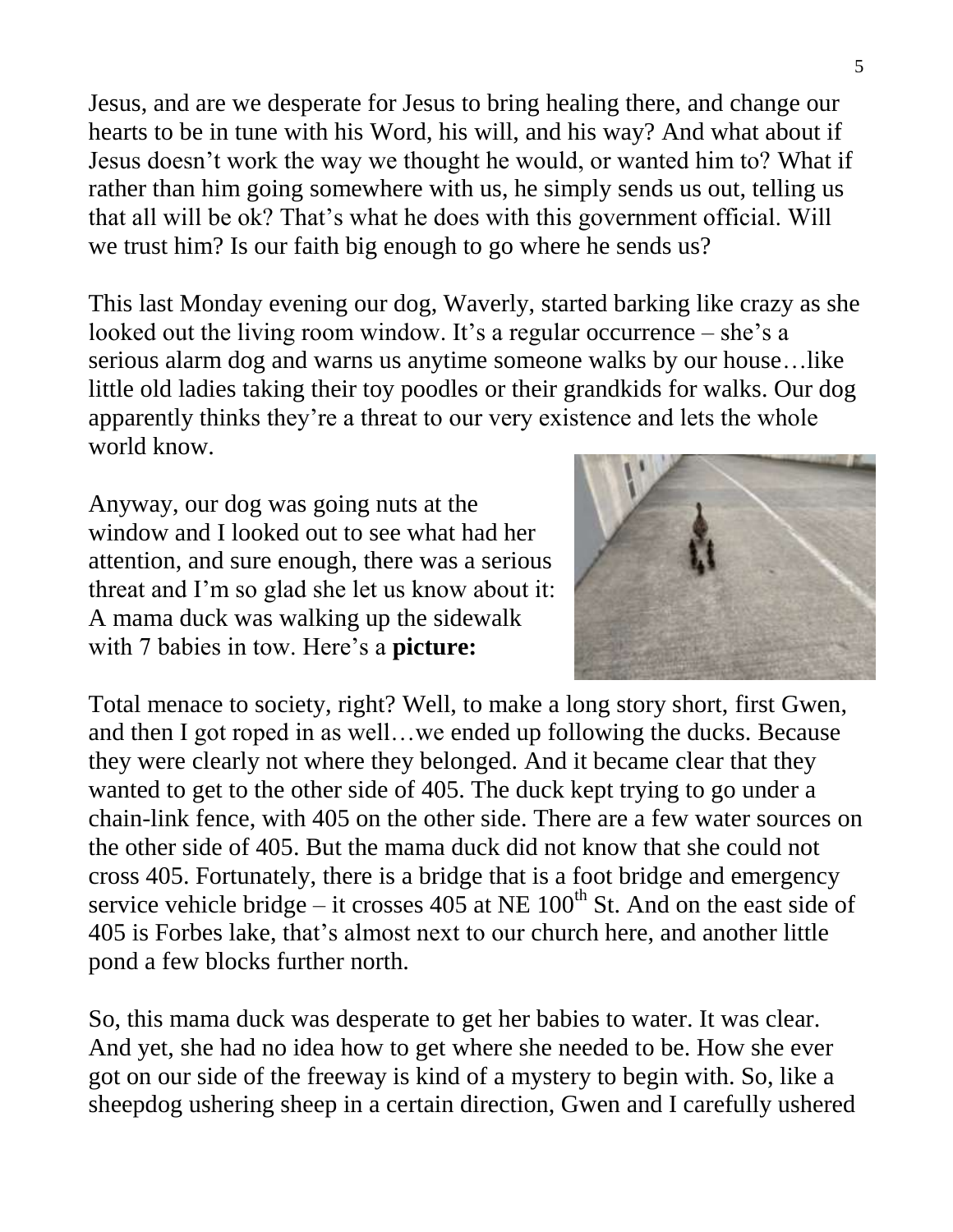this duck and her babies out of the park near our house and next to 405, across the bridge (that's where the photo is taken), down the ramp the fire trucks use to get on the bridge, and onto Slater Avenue. And though we tried to get them to one of the ponds a couple blocks up the street, the mama made a beeline for a little creek that was closer by, and immediately waded in and started swimming upstream, and all 7 ducklings followed right along.

It just kind of felt like a metaphor for how Jesus works with us. We're desperate for something – water, food, healing…we've seen all three of those in the past few Sundays now – and **Jesus can meet the need, but it may not always look how we expect it.** So, using this duck situation as a metaphor: it's like the duck and its ducklings is us, and I was Jesus. I know, that's a scary thought and we won't stick with this metaphor much longer, trust me…but I was like Jesus to the duck, answering it's desperate prayer. (Believe me, it quacked and the ducklings "cheeped" and in my translation from "duck" to English, it was all a desperate plea and prayer for help.) But the answer I gave probably didn't happen the way the duck anticipated. But it's prayer was answered.

By the way, the original plan Gwen hatched to help the ducks would have been even more out of the box: She wanted to take our hard plastic kiddie pool that's like 10 inches tall and four feet in diameter, and somehow capture the ducklings, put them in it, then put it in the car and drive them to a pond, with the mama duck either also in the car because of course she would have flown in after them, or have her following along while we drove. I was like, "We are *not* putting wild ducks – even baby ones – in our car."

So: **Are we desperate for Jesus and his help the way that duck was for water and our help, or as this Roman official was for his son's healing and the help of Jesus?** This is what faith is, really. It's coming to Jesus, and trusting that he will take care of us. Sometimes he doesn't do it the way we expect him to  $-$  like a doctor asking if a stomach pain is worse when you're on vacation, like a human ushering ducks over the freeway, like Jesus telling this man to go home on his own, rather than Jesus going with him. But Jesus knows what's best for us, and how to handle things. In fact, that's how it is with the cross of Christ and the empty tomb. Jesus provides a solution for us